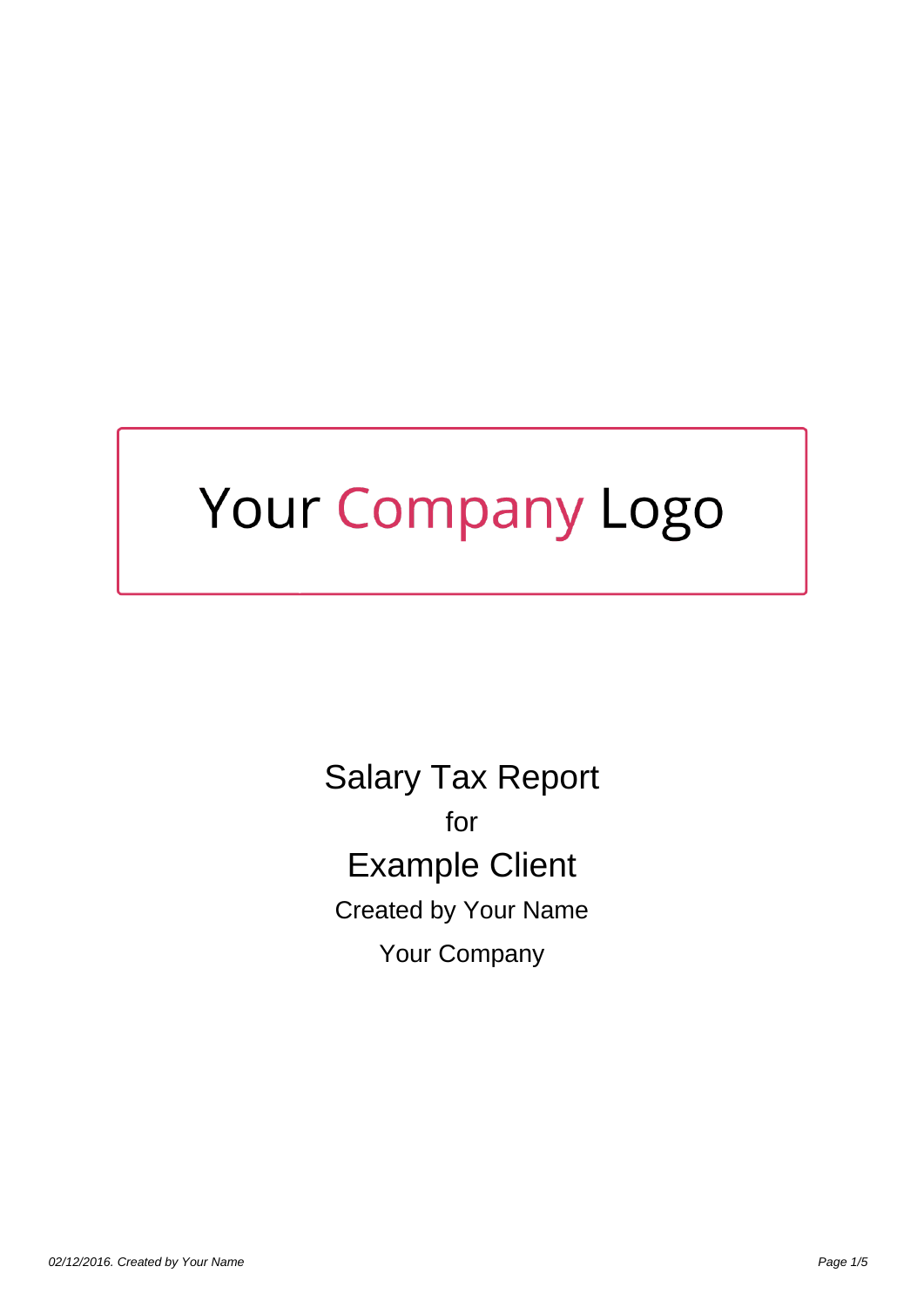# Introduction

The following report contains a Salary Tax Forecast.

This will help in showing what taxes and mandatory payments are made depending upon the given situation.

All tax rates and bands are determined upon the tax year specified inside of the report.

### **Overview**

Forecasts included:

- Teachers and state pension - how much tax?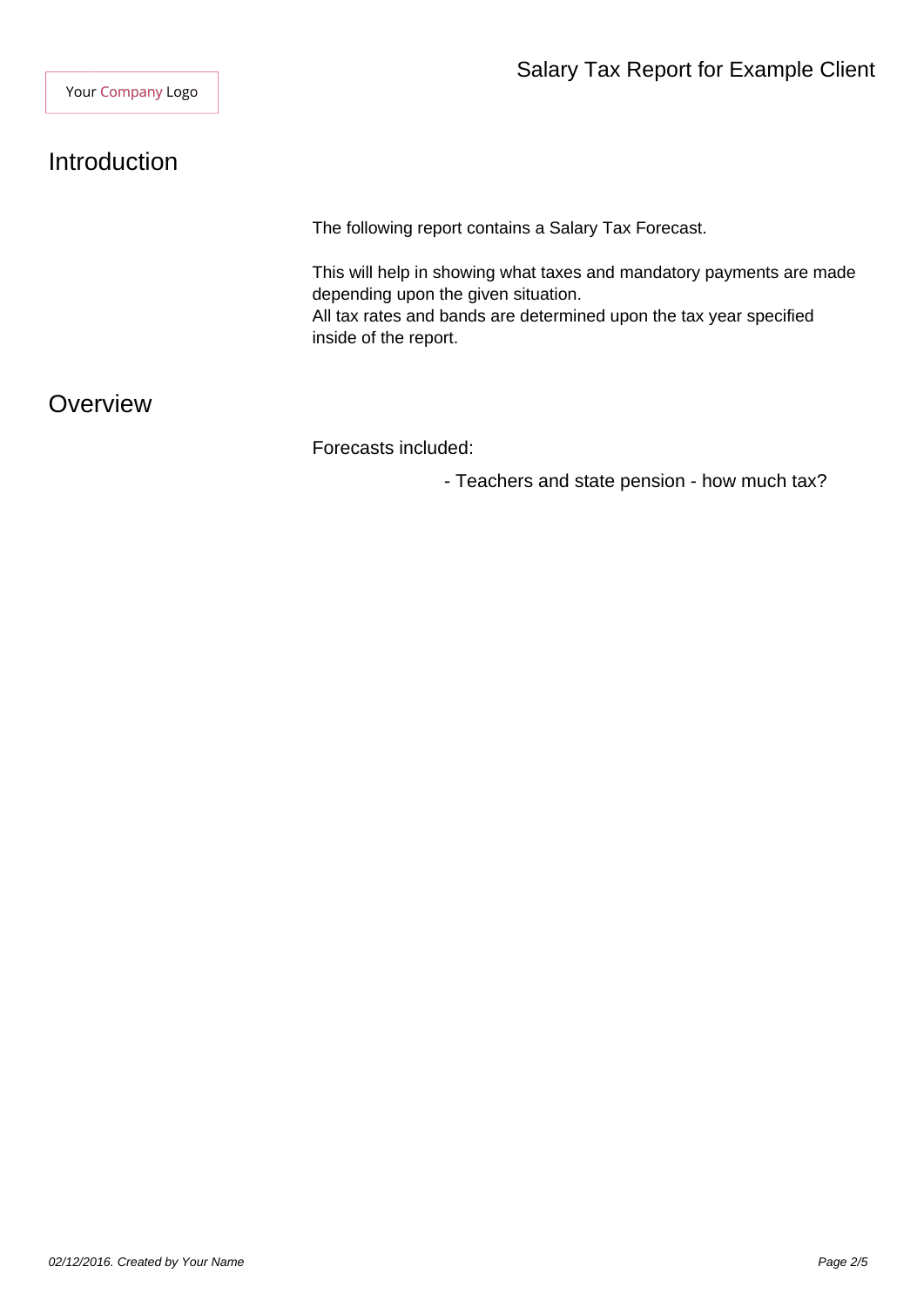# Forecast: Teachers and state pension - how much tax?

## Inputs

| Basic Pay:                              | £25,000.00  |
|-----------------------------------------|-------------|
| Bonus:                                  | £           |
| <b>Total Gross Salary:</b>              | £25,000.00  |
| Tax Year:                               | 2016/17     |
| <b>Total Days Per Week:</b>             | 5           |
| <b>Total Hours Per Week:</b>            |             |
| <b>Pension Contribution:</b>            | $0\%$       |
| Student Loan:                           | <b>None</b> |
| <b>Pension Contracted Out?:</b>         | <b>No</b>   |
| <b>Registered Blind?:</b>               | <b>No</b>   |
| <b>Nation Insurance Contributions?:</b> | <b>No</b>   |

# **Outputs**

#### **Annual**

| <b>Gross Salary</b>         | £25,000.00 |
|-----------------------------|------------|
| <b>Pension Contribution</b> | £0.00      |
| Taxable Income              | £14,000.00 |
| <b>Tax Paid</b>             | £2,800.00  |
| <b>National Insurance</b>   | £0.00      |
| <b>Student Loan</b>         | £0.00      |

# Total Takehome per year: £22,200.00

## **Monthly**

| <b>Gross Salary</b>         | £2,083.33 |
|-----------------------------|-----------|
| <b>Pension Contribution</b> | £0.00     |
| Taxable Income              | £1,166.67 |
| Tax Paid                    | £233.33   |
| National Insurance          | £0.00     |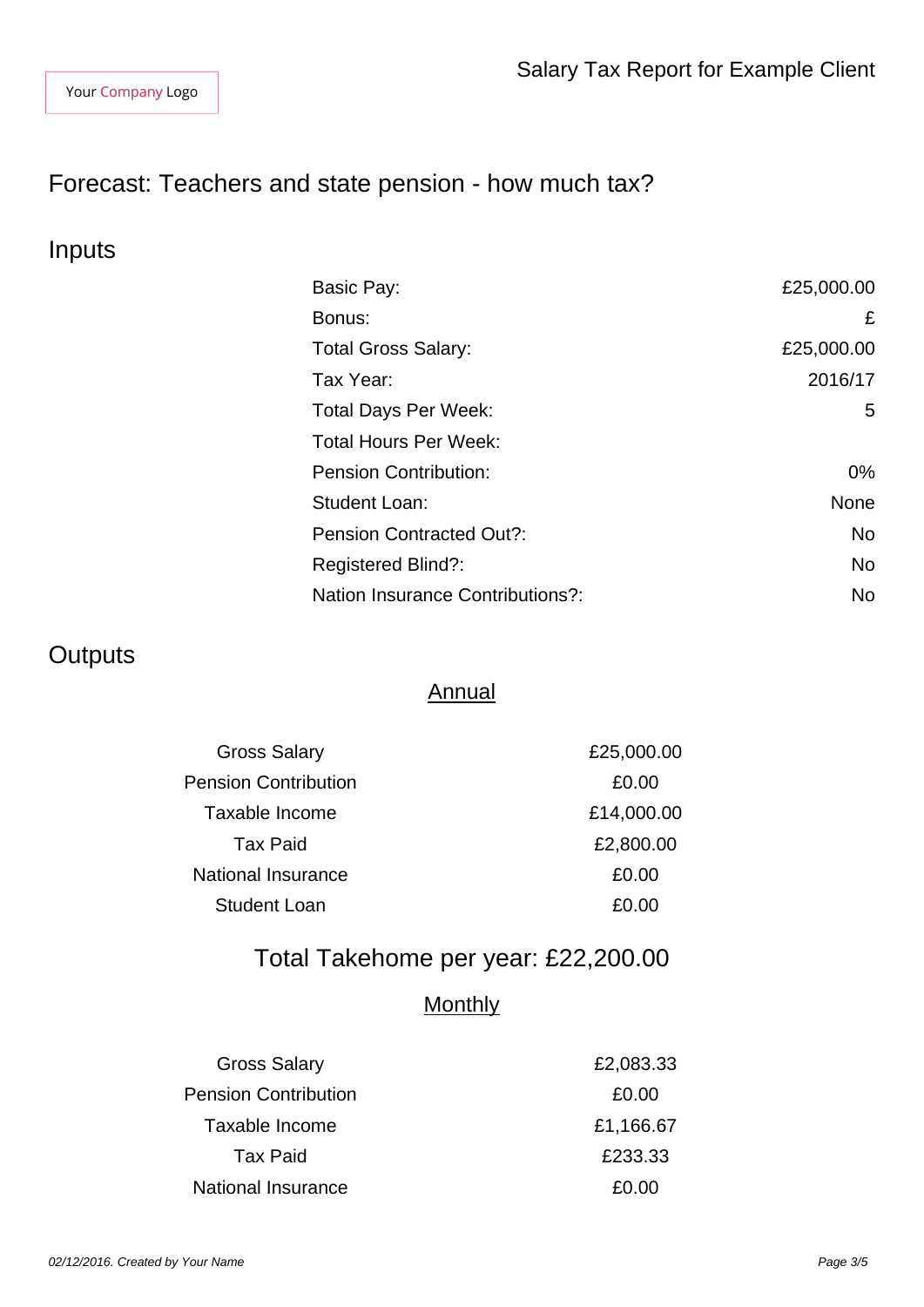Student Loan **ED.00** 

## Total Takehome per month: £1,850.00

#### 1 Week

| <b>Gross Salary</b>         | £480.77 |
|-----------------------------|---------|
| <b>Pension Contribution</b> | £0.00   |
| Taxable Income              | £269.23 |
| Tax Paid                    | £53.85  |
| National Insurance          | £0.00   |
| Student Loan                | £0.00   |
|                             |         |

## Total Takehome per week: £426.92

#### 2 Weeks

| £961.54 |
|---------|
| £0.00   |
| £538.46 |
| £107.69 |
| £0.00   |
| £0.00   |
|         |

## Total Takehome per 2 weeks: £853.85

#### 4 Weeks

| <b>Gross Salary</b>         | £1,923.08 |
|-----------------------------|-----------|
| <b>Pension Contribution</b> | £0.00     |
| Taxable Income              | £1,076.92 |
| Tax Paid                    | £215.38   |
| National Insurance          | £0.00     |
| Student Loan                | £0.00     |

Total Takehome per 4 weeks: £1,707.69